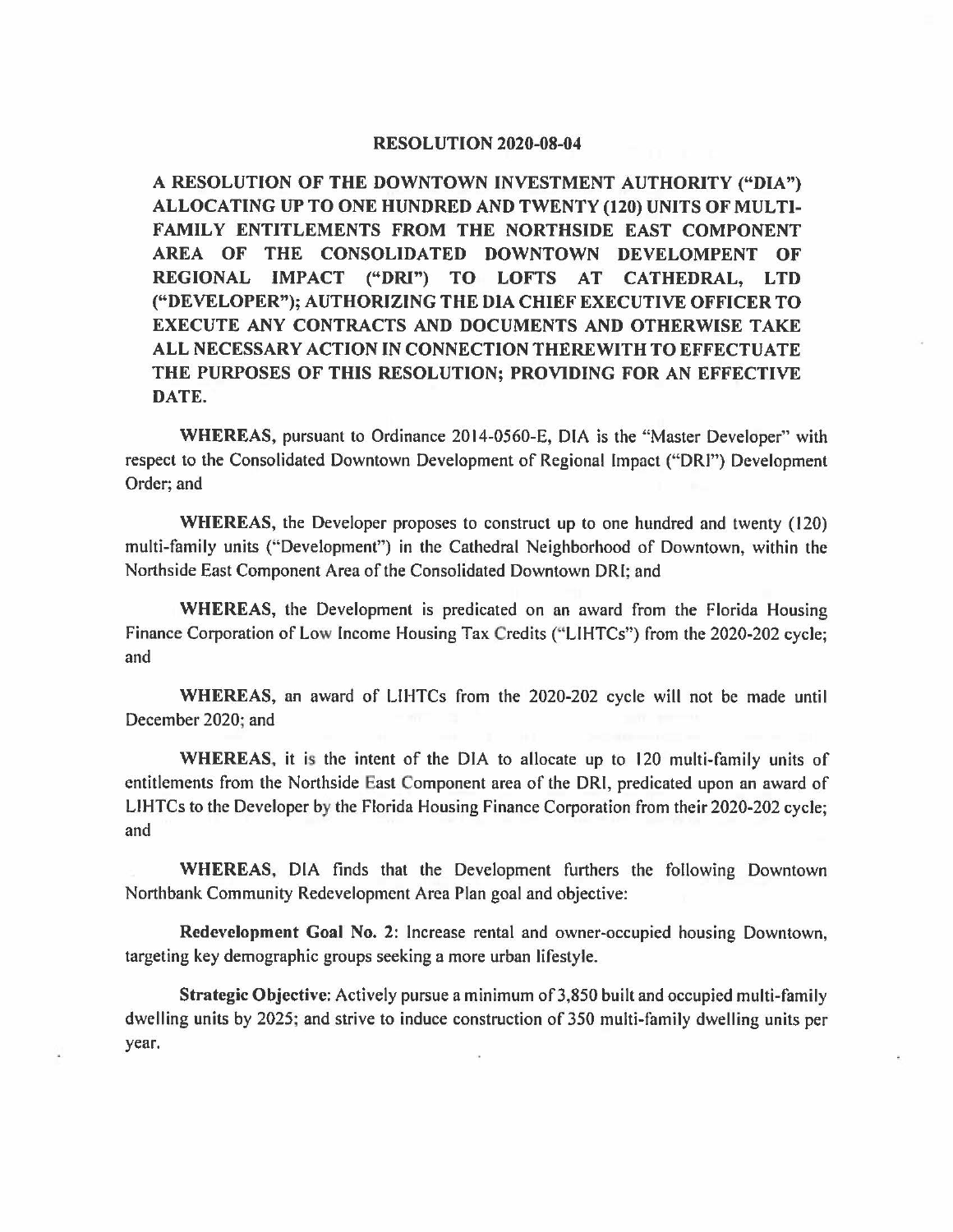## **NOW THEREFORE, BE IT RESOLVED,** by the Downtown Investment Authority:

Section 1. The DIA finds that the recitals set forth above are true and correct and are incorporated herein by this reference.

Section 2. The DIA allocates up to one hundred and twenty (120) multi-family units of development rights to Lofts at Cathedral, Ltd., for use on Duval County Tax Parcels 073617 0020 and 073617 1000, and further predicated on an award by the Florida Housing Finance Corporation of Low Income Housing Tax Credits from the 2020-202 cycle.

**Section 3.** Lofts at Cathedral, Ltd., may assign the allocation of entitlements upon approval by the DIA Chief Executive Officer, who shall not unduly withhold such approval.

**Section 4.** In the event that Lofts at Cathedral, Ltd., or their assigns, fails to receive a LIHTC award from the Florida Housing Finance Corporation on or by January 30, 2021, this Resolution 2020-08-04 and the allocation of development rights shall become null and void without any further action by the DIA. The DIA Chief Executive Officer may grant a thirty (30} day extension at their sole discretion.

**Section 5.** Should Lofts at Cathedral, Ltd., or their assigns, fail to obtain a permit for vertical construction within twelve ( 12} months from 2020-202 LIHTC award cycle, this Resolution 2020-08-04 and the allocation of development rights shall become null and void without any further action by the DIA. The DIA Chief Executive Officer may grant a sixty (60) day extension at their sole discretion.

**Section 6.** Should Lofts at Cathedral, Ltd., or their assigns, fail to commence construction within six (6) months of the issuance of a permit for vertical construction this Resolution 2020-08-04 and the allocation of development rights shall become null and void without any further action by the DIA. The DIA Chief Executive Officer may grant a sixty (60) day extension at their sole discretion.

**Section** 7. The DIA Chief Executive Officer is authorized to execute any contracts and documents and otherwise take all necessary action in connection therewith to effectuate the purposes of this resolution.

**Section 8.** This Resolution 2020-08-04 shall become effective on the date it is signed by the Chair of the DIA Board.

## [SIGNATURES ON FOLLOWING PAGE]